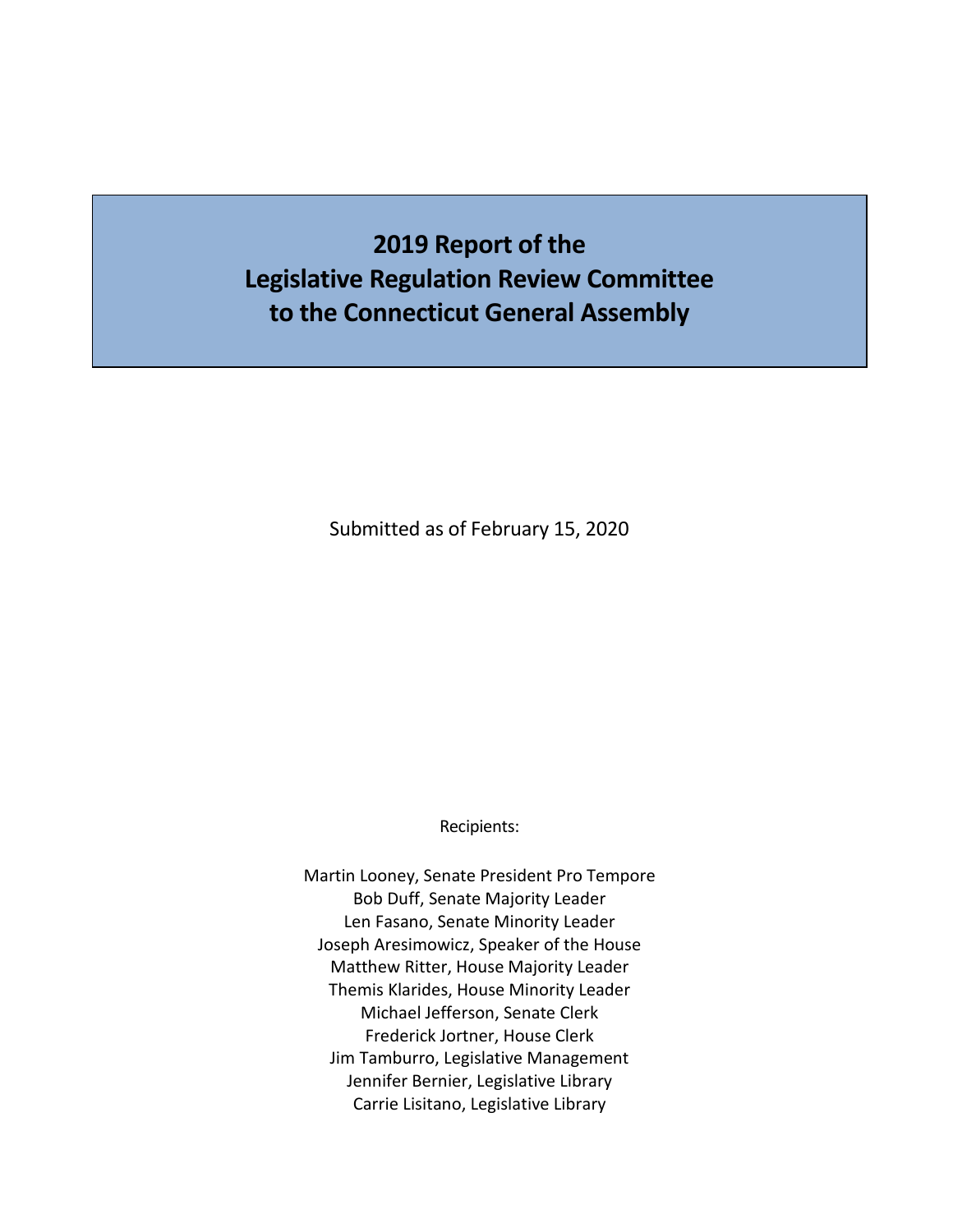## **SECTION ONE**

### Purpose of Report and Committee Membership

The co-chairpersons of the Legislative Regulation Review Committee (the "Committee") are submitting this report to the General Assembly in accordance with Section 4-171 of the Connecticut General Statutes. C.G.S. §4-171 requires the co-chairpersons to submit to the General Assembly for its study (1) a copy of all proposed regulations which have been disapproved by the standing committee under subsection (c) of section 4-170, and (2) a list by agency of each section of the general statutes that requires the agency to adopt regulations on or before January first of the preceding year which the agency did not submit or resubmit to the committee by December first of such year as provided in section 4-170b.

*As of the date of this report, the Committee is composed of the following members:*

**Senate Chairman House Chairman** 

Alexandra Bergstein Tom Arnone Catherine Osten Christine Palm

Craig Miner Susan Johnson

#### **Senate Members House Members**

James Maroney Nicole Klarides-Ditria Kevin Kelly **Christie Carpino** George Logan **Arthur O'Neill** David Rutigliano Christopher Ziogas

> Kirstin L. Breiner Committee Administrator